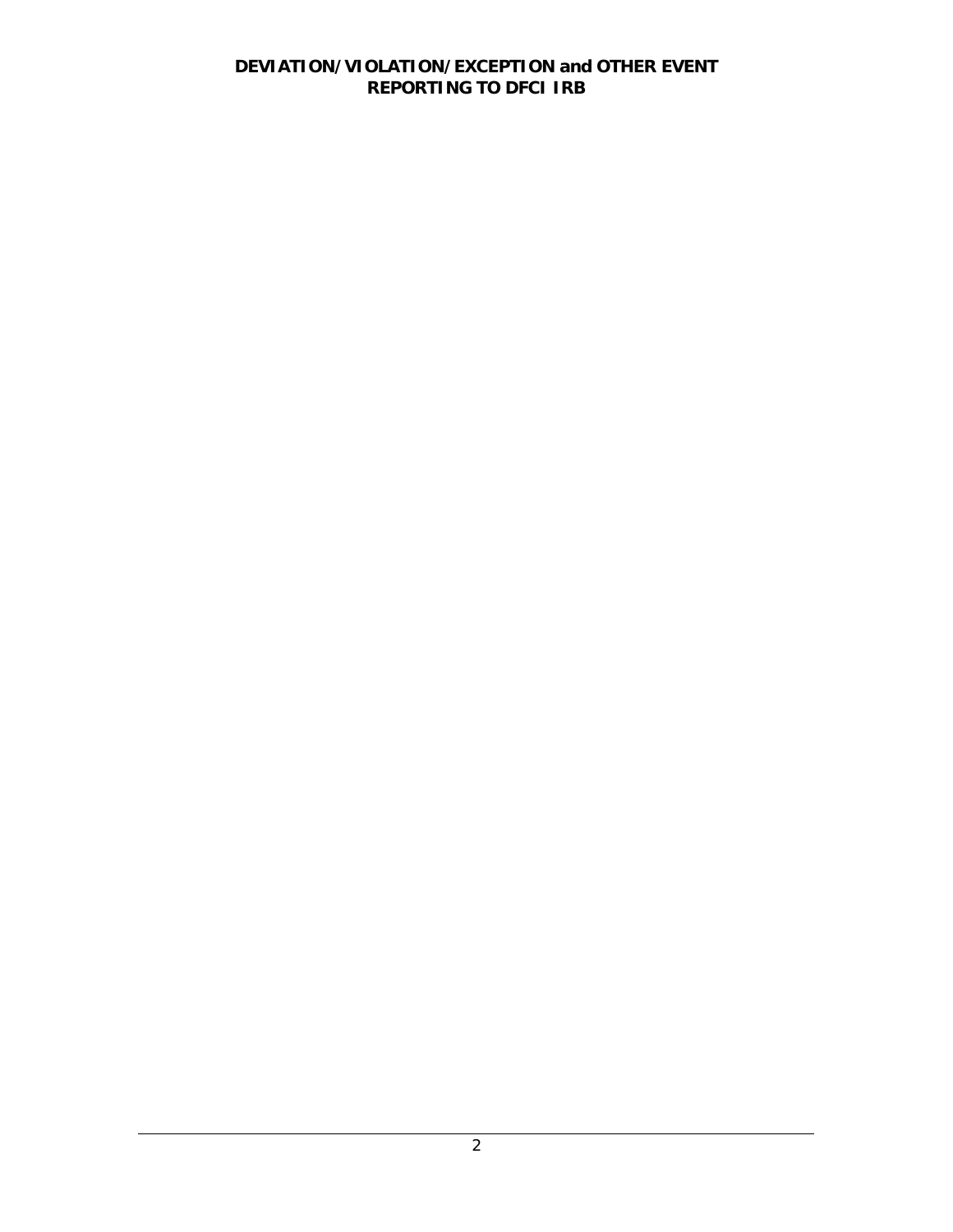# **POLICY STATEMENTS**

1. It is the responsibility of the DF/HCC Principal Investigator (PI) to determine whether an event is a major or minor event and to ensure proper reporting to the IRB.

\_\_\_\_\_\_\_\_\_\_\_\_\_\_\_\_\_\_\_\_\_\_\_\_\_\_\_\_\_\_\_\_\_\_\_\_\_\_\_\_\_\_\_\_\_\_\_\_\_\_\_\_\_\_\_\_\_\_\_\_\_\_\_\_\_\_\_\_\_\_\_\_\_\_\_\_\_\_\_\_\_\_\_\_

- 2. Any permanent change to the protocol constitutes an amendment that must be submitted to the IRB for approval prior to initiation.
- 3. The IRB will not approve blanket requests to deviate from a protocol; an amendment must be submitted for deviations and exceptions that will apply to more than one participant.
- 4. Documentation of sponsor acknowledgement and/or approval is required for all applicable trials. This includes approval from the DF/HCC PI where that individual is the sponsor of the trial. Requests will not be reviewed by a member of the IRB until sponsor documentation is provided.
- 5. The IRB does not require reporting of scheduling delays due to state or federal holidays, inclement weather, or circumstances beyond the control of the research team and/or the subject as protocol deviations.
- 6. Conflicts with a subject's work schedule or planned vacation are considered protocol deviations and must be reported. The DF/HCC PI must determine if subject scheduling delays results in either a major or minor protocol violation.
- 7. Investigators are responsible for knowing the reporting requirement to their institutional risk management department. Please make sure that any reported other events, if appropriate, have also been reported to the applicable risk management group.
- 8. The following applies to Prospective Eligibility Exception and Deviation Requests:
	- A. No Eligibility Exceptions or Deviation Requests will be permitted for CTEP-managed and Cooperative Group trials.
	- B. No Eligibility Exceptions will be permitted on Randomized Trials.
	- C. No Eligibility Exceptions will be permitted for any trial under an IND where there is a reasonable chance that that trial will be used in the IND submission for FDA approval.
	- D. No Eligibility Exceptions or Deviations Requests will be permitted without sponsor approval.
	- E. For any approved Eligibility Exceptions there is an expectation that an amendment to the protocol will be submitted within 30 days. No additional Eligibility Exceptions of the same type will be permitted by the IRB without the submission of an amendment. If the amendment is not submitted as required, the IRB may take steps to close the study to new accrual until the required amendment is submitted.
	- F. All Eligibility Exception requests must include a confirmation from the DF/HCC Principal Investigator that the request does not impact subject safety, data analysis and a plan for safety monitoring is in place.
- 9. The following applies to Minor Events:
	- A. The Overall PI is required to attest in the continuing review form and log that the minor deviations/violations have all been reviewed. If three or more minor deviations/violations of the same type (or for the same subject) are found in the Minor Log to impact the safety of participants, compromise the integrity of the study data and/or affect a subject's willingness to participate in the study, the events must be submitted to the IRB as a Major Event.
	- B. For sponsored trials, proper documentation of sponsor acknowledgement and/or approval for each Minor Event is required and should be kept with the minor log in the lead study site binder.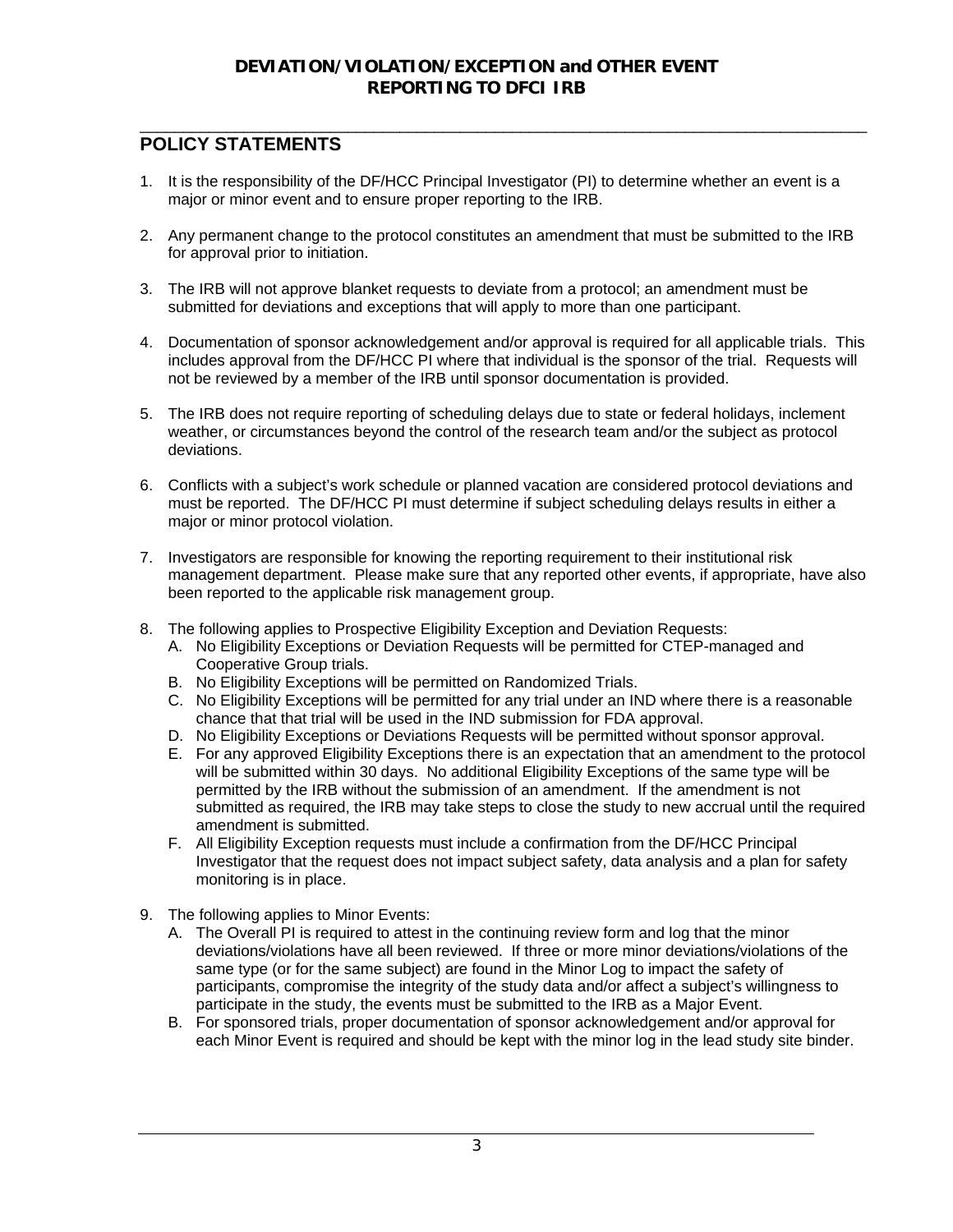### \_\_\_\_\_\_\_\_\_\_\_\_\_\_\_\_\_\_\_\_\_\_\_\_\_\_\_\_\_\_\_\_\_\_\_\_\_\_\_\_\_\_\_\_\_\_\_\_\_\_\_\_\_\_\_\_\_\_\_\_\_\_\_\_\_\_\_\_\_\_\_\_\_\_\_\_\_\_\_\_\_\_\_\_ **REPORTING REQUIREMENTS**

|                          | <b>Reporting Time FramReporting Form</b><br>(Business Days) | <b>OHRS Document</b><br>Subtype                                            |                                           |
|--------------------------|-------------------------------------------------------------|----------------------------------------------------------------------------|-------------------------------------------|
| <b>Exception Request</b> | 3 days before<br>event date                                 | Major Deviation/Violation/Exception -<br>Other Event Reporting Form        | <b>Exception Request</b>                  |
| <b>Major Deviation</b>   | 3 days before<br>event date                                 | Major Deviation/Violation/Exception -<br>Other Event Reporting Form        | <b>Deviation Request</b>                  |
| <b>Major Violation</b>   | Within10 Days<br>of event discovery                         | Major Deviation/Violation/Exception -<br><b>Other Event Reporting Form</b> | <b>Violation Report</b>                   |
| <b>Other Event</b>       | Within10 Days<br>of event discovery                         | Major Deviation/Violation/Exception -<br>Other Event Reporting Form        | <b>Other Event Report</b>                 |
| <b>Minor Deviation</b>   | Added to log within<br>30 days of event                     | Minor Log – Submitted with Continuing<br>Review at least Annually          | Minor Deviation /<br><b>Violation Log</b> |
| <b>Minor Violation</b>   | Added to log within<br>30 days of event                     | Minor Log - Submitted with Continuing<br>Review at least Annually          | Minor Deviation /<br>Violation Log        |

### **Minor Events Reported at Multiple DF/HCC institutions**

The overall study team is responsible for maintaining the minor deviation/violation log for all DF/HCC sites participating in the study and **submitting it to the IRB at least annually with the continuing review form.** A protocol that is approved and taking place at more than one site is still considered one protocol.

### **Reporting and Policy Questions**

Please email the Office for Human Research Studies (OHRS) for assistance at: **OHRSEvent\_Reporting@dfci.harvard.edu**

Emails will be responded to within one business day. Urgent inquiries should be followed up with a call to the OHRS main number at **(617) 632-3029**.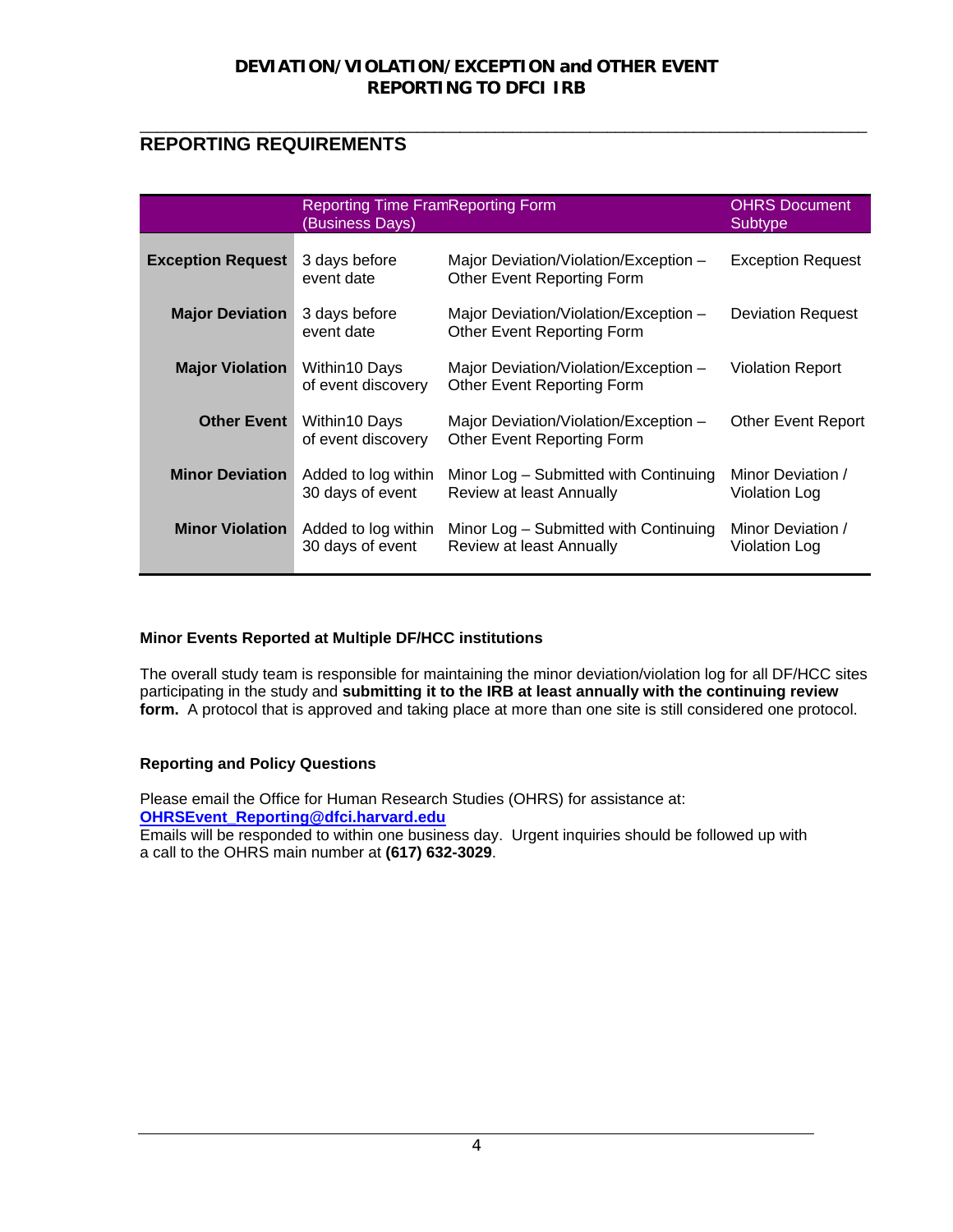# **Examples of Major Deviations / Violations / Exceptions**

This list of examples is intended as a guide and is not all-inclusive:

### **Consent:**

- Failure to obtain informed consent, i.e., there is no documentation of informed consent
- Informed consent obtained after initiation of study procedures
- Inappropriate documentation of informed consent, including:
	- o missing subject signature
	- o missing investigator signature
	- o copy not given to the person signing the form
	- o someone other than the subject dated the consent form
	- o Informed consent for therapeutic studies obtained by someone other than individuals authorized to obtain consent, e.g. someone other than a licensed physician investigator
	- o Use of invalid consent form, i.e. consent form without IRB approval stamp, or outdated/expired consent form

### **Eligibility:**

Enrollment of a subject who did not meet all inclusion / exclusion criteria

### **Treatment:**

- Performance of a study procedure not approved by the IRB
- Failure to perform a required study visit or procedure that, in the opinion of the PI, may affect subject safety or data integrity
- Study visit or procedure is conducted outside of required timeframe which, in the opinion of the PI, may affect subject safety or data integrity
- All drug/study medication dispensing or dosing errors regardless of the percentage of the error.
- Breaches of confidentiality
- Over-enrollment to a protocol
- Repeated or continued negligence in performance of study procedures
- Repeated or continued inability of a subject to comply with the research activity
- Dosing or treatment plan change with the potential for altered therapeutic efficacy and/or inadequate evaluation of toxicity
- Inappropriate destruction of study records
- The number of missed oral medication doses indicates a problem with compliance with study procedures on the part of the subject, a problem with the ability of the study staff to monitor subject compliance, and/or the number of missed oral doses impacts the risk/benefit ratio.
- Research conducted on a study after IRB-approval of study has expired
- Subject's continued non-compliance with oral study treatment if it is thought to significantly clinically affect the efficacy of treatment or integrity of the data.

### **Adverse Event Reporting and Study Conduct Problems:**

- Failure to report serious adverse event to the IRB and/or sponsor
- Failure to follow safety monitoring plan
- Recurrent missing documentation in study records
- Frequent data inaccuracies and errors in submitted data

### **Other:**

- Three or more minor deviations for the same subject, or of the same type, but **ONLY** if it impacts the safety of participants, compromises the integrity of the study data and/or affects subject's willingness to participate in the study.
- Request to disclose subject specific research results to a subject or subjects family